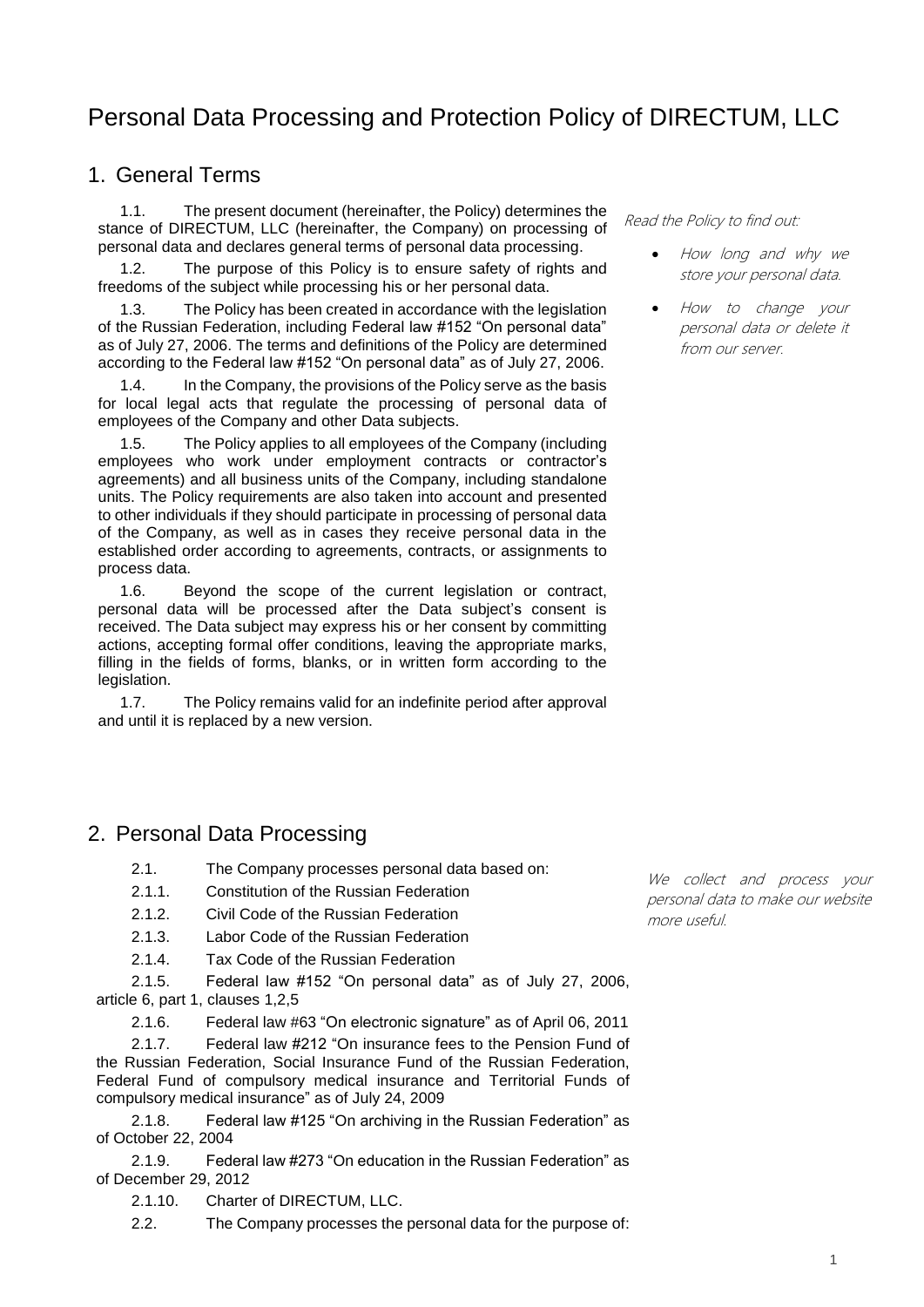2.2.1. Registration of labor and other contractual relations, human resources management, accounting, tax records, and also for the purpose of organizing and carrying out loyalty programs, marketing and/or sales promotion, researches, surveys and other events by the Company (as well as with the involvement of third parties).

2.2.2. Performing obligations within contracts concerning supply of products, execution of events and provision of other services to the Data subjects by the Company.

2.2.3. Promotion of the Company's and/or its partner's services and/or goods in the market by directly contacting the Company's clients by using different means of communication, including, but not limited to phone, email, post, the Internet, etc.

2.2.4. Protection of the Data subject's life, health and other vital interests. Ensuring access control on the Company's premises.

2.2.5. Creation of reference materials for internal information support of the Company, its subsidiaries and representative offices.

2.2.6. Enforcement of judicial acts, acts of other authorities and public individuals, which are subjects to enforcement in accordance with the legislation of the Russian Federation on enforcement proceeding.

2.2.7. Execution of rights and legitimate interests of the Company within business activities provided by the Charter or other local legal acts of the Company, or execution of rights and legitimate interests of third parties. Achievement of socially significant purposes or other purposes if the actions of the Company do not conflict with the legislation of the Russian Federation.

2.3. While processing personal data, the Company performs actions which are required or expected to achieve purposes specified above, including, but not limited to collection, systematization, accumulation, storage, clarification (updating, modification), usage, distribution (including transfer), depersonalization, blocking, destruction, as well as performing any other actions to user's personal data in accordance with the legislation of the Russian Federation.

2.4. In the Company, processing of personal data is carried out in the following manner: manual processing of personal data, automated processing of personal data with the transfer of received information through information and telecommunications networks if such information exists, mixed processing of personal data.

2.5. While processing, the accuracy of personal data, its sufficiency and relevance in relation to the purposes of processing personal data are ensured. If there is inaccurate or incomplete personal data, it will be clarified and updated.

2.6. For the purpose of due performance of its duties, the Company processes personal data of the following subjects categories:

2.6.1. Applicants for vacant positions – to the extent and within the time the Company needs to decide whether to employ the applicant or not, with the consent of the Data subjects; as well as to create a candidates pool, with the consent from the Data subjects.

2.6.2. Employees who are or have been in an employment relationship with the Company – to the extent and within the time required to achieve the purposes provided by the legislation of the Russian Federation; the execution of the functions, authorities and duties assigned to the Company by the legislation of the Russian Federation to create a candidates pool, with the consent from the Data subjects.

2.6.3. Relatives of the employees of the Company – to the extent and within the time required for the implementation and execution of the functions, authorities and duties assigned to the Company by the legislation of the Russian Federation; the enjoyment of the rights and legitimate interests of the Company, as well as for concluding and executing a contract to which a Data subject is a party, a beneficiary or a guarantor.

Representatives of the suppliers of the Company  $-$  to the extent and within the time required to interact with suppliers, with the consent from the Data subjects.

The Policy does not apply only to website users. We respect the law and do not disclose information about employees, applicants and counterparties representatives to third parties.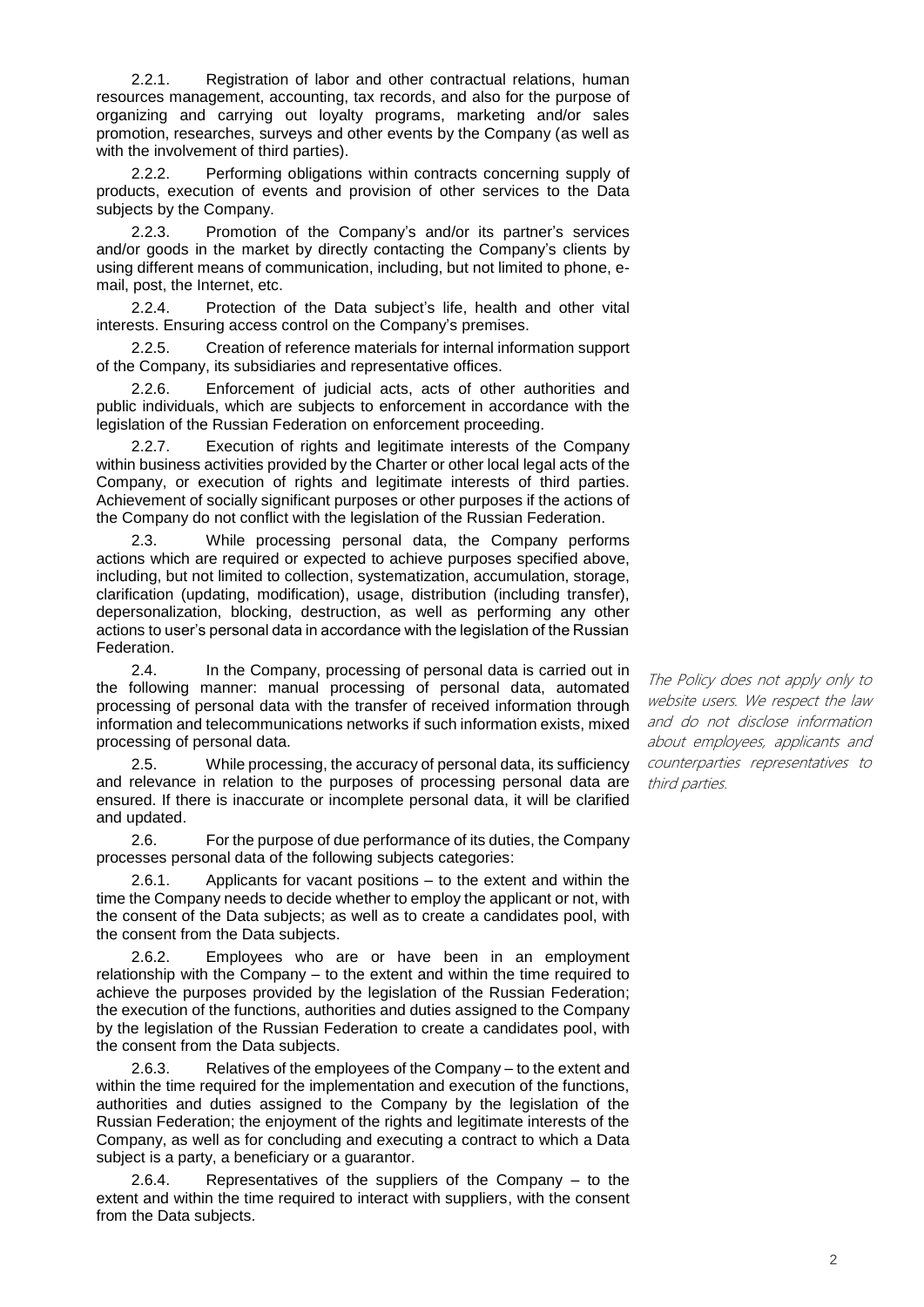2.6.5. Representatives of the potential and existing clients – to the extent and within the time required to interact with the potential and existing clients, with the consent from the Data subjects.

2.6.6. Representatives of the partners – to the extent and within the time required to interact with the partners, with the consent from the Data subjects.

2.6.7. Other data subjects that are parties, beneficiaries, or guarantors under a contract concluded with the Company.

2.7. For the specified subjects categories, the following can be processed: surname, given name and patronymic of the Data subject, date and place of birth, address, marital status, education, profession, income, passport data, Taxpayer Identification Number, Insurance Number of Individual Ledger Account, contact information (phone number, e-mail) and other personal data according to standard forms and the established processing order.

2.8. The Company processes biometric data of the employees (photos).

Personal data is private information. The confidential treatment of the personal data is finished in the cases of depersonalization, common availability of data or in the other cases provided by the legislation of the Russian Federation.

2.9. Periods of the personal data processing are determined taking the following into account:

2.9.1. Established purposes of the personal data processing.

2.9.2. The periods of validity of the contracts with the Data subjects and the Data subjects consents for processing of personal data.

2.9.3. Legislation of the Russian Federation in the archiving.If the processing purposes are achieved or it is not required to achieve them anymore, the personal data that is being processed shall be deleted or depersonalized, unless otherwise provided by the legislation of the Russian Federation.

2.9.4. Personal data that is being processed shall be deleted or depersonalized in the following cases:

- 2.9.4.1. If the purposes of the personal data processing or critical storage time were achieved— within 30 days.
- 2.9.4.2. If it is not required to achieve the purposes of the personal data processing — within 30 days.
- 2.9.4.3. If the Data subject or his or her official representative confirmed that personal data was received illegally, or it is not necessary for the purpose of personal data processing — within 7 days.
- 2.9.4.4. If it is impossible to ensure the legitimacy of processing personal data — within 10 days.
- 2.9.4.5. If the Data subject recalled the consent for the personal data processing and it is not required to store personal data for the declared purpose anymore — within 30 days.
- 2.9.4.6. If the Data subject recalled the consent to use personal data for promoting goods and services to potential clients — within 2 days.
- 2.9.4.7. If the period of limitation of legal arrangements within which personal data is processed or was processed has expired.
- 2.9.4.8. If the Company is liquidated (reorganized).

2.10. The Company does not transfer personal data abroad. Personal data of all subjects is stored on the territory of the Russian Federation.

We obey the laws of the Russian Federation and store your personal information on our server in Russia.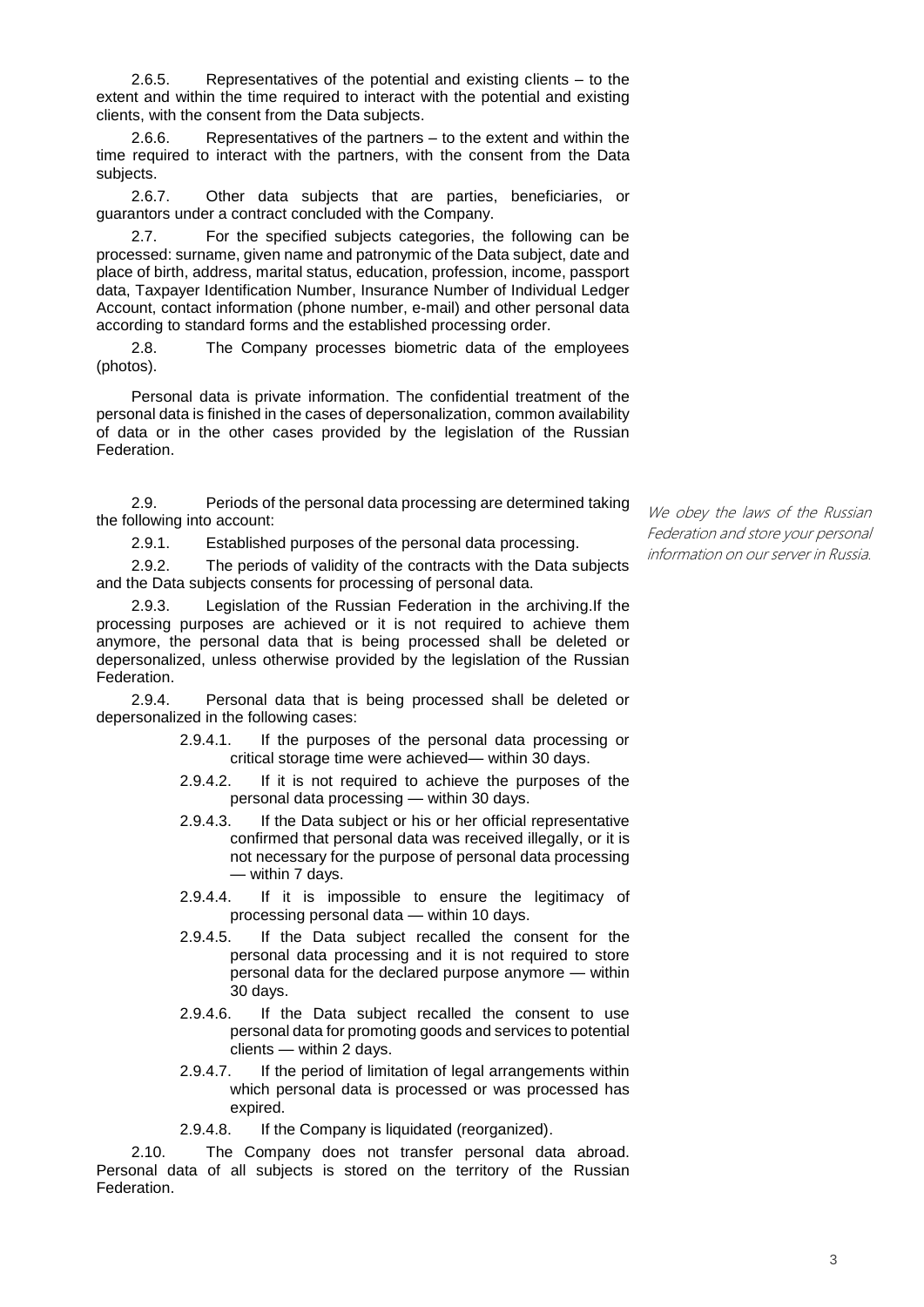2.11. The Company submits personal data to third parties within the execution of the obligations assigned to the Company by the legislation of the Russian Federation, or with the consent of the Data subject.

### 3. Measures to Ensure Safety of Personal Data

3.1.1. The Company shall take all necessary legal, organizational and technical measures to ensure safety of personal data, to protect it from unauthorized access (including accidental one), destruction, modification, access denial and other unauthorized actions. Particularly, the Company shall:

3.1.2. Appoint employees responsible for protection and organization of processing of personal data;

3.1.3. Check if contracts include sections on ensuring confidentiality of personal data; include such sections into contracts if necessary;

3.1.4. Issue local acts on processing of personal data, acquaint employees with these acts, train users;

3.1.5. Ensure physical safety of premises and processing tools, access control, security, CCTV monitoring;

3.1.6. Restrict and control access of employees and other individuals to personal data and tools designed to process it; monitor actions performed on personal data;

3.1.7. Determine threats to security of personal data that may occur during the processing; create threat models based on these threats;

3.1.8. Use security tools (antivirus tools, firewalls, unauthorized access protection tools, data cryptographic protection facilities), including those that have gone through the compliance assessment in accordance with the established procedure;

3.1.9. Keep track of and store data storage devices in a way that prevents their theft, substitution, unauthorized copying or destruction;

3.1.10. Back up data to be able to restore it;

3.1.11. Exercise internal control over the established order, make sure the initiated measured are effective, and react to incidents.

## 4. Rights and Obligations of Data Subjects

4.1. The Data subject shall provide authentic personal data and documents containing personal data to the Company according to the Labor code of the Russian Federation, Federal law #152 as of July 27, 2006 "On personal data", other Federal laws and the current Policy.

4.2. In case of change of personal data, the Data subject shall notify the Company in written form within 14 days. The Company is entitled to request additional information and documents confirming its authenticity from the Data subject.

4.3. The Data subject shall acquaint himself or herself with the current Policy and with the legislation of the Russian Federation on processing of personal data.

4.4. The Data subject is entitled to receive information concerning the processing of his or her personal data, including, but not limited to:

4.4.1. Confirming the fact of processing of personal data by the Company;

4.4.2. Legal basis and purpose of personal data processing;

4.4.3. Purposes and methods of personal data processing used by the Company;

We are interested in a long-standing and mutually beneficial cooperation. That is why we guarantee that your rights will be respected.

Your personal data is always safe, both from a legal and technical point of view.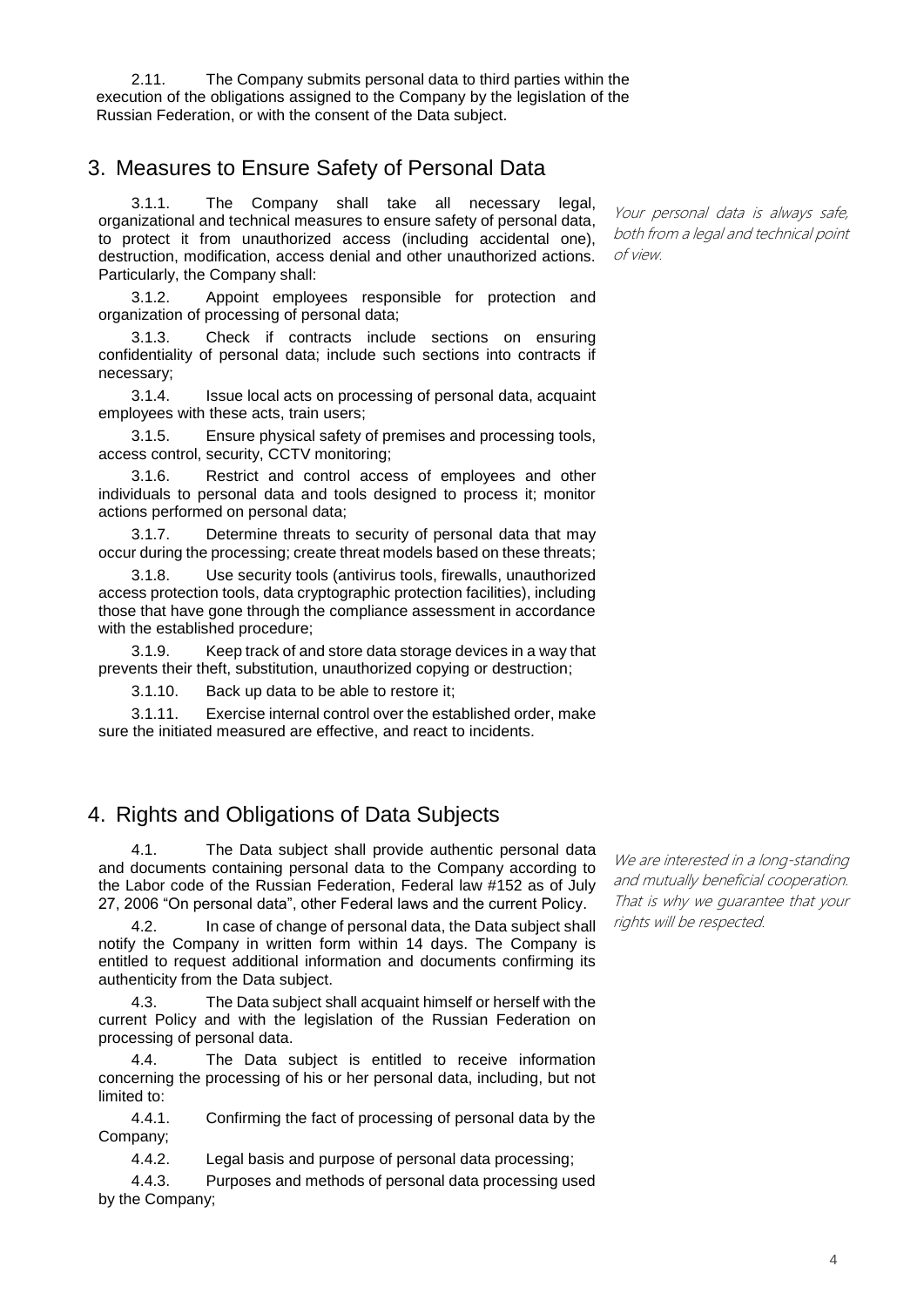4.4.4. Name and location of the Company, information about individuals (except for employees of the Company) who have access to personal data or to whom personal data may be disclosed based on a contract with the Company or based on the federal laws;

4.4.5. Personal data that is being processed and that concerns the corresponding Data subject; the origin of this data, unless another procedure for granting of such data is provided for by the federal law;

4.4.6. Time period within which the personal data will be processed and stored;

4.4.7. Procedure for the execution of rights provided for by the Federal law "On personal data" by the Data subject;

4.4.8. Information about the transferring of data abroad that took place or may potentially take place in the future;

4.4.9. Name or surname, given name, patronymic and address of the person in charge of processing of personal data on behalf of the Company if such processing is assigned or will be assigned to this person;

4.4.10. Other information specified in the Federal law "On personal data" or other federal laws.

4.5. The Data subject is entitled to demand that the Company clarifies his or her personal data, blocks or destroys it in case the personal data is incomplete, obsolete, or inaccurate, illegally obtained or is not necessary for the claimed processing purpose. The Data subject is also entitled to take steps to protect his or her rights as prescribed by law.

4.6. If the Data subject believes that the Company processes his or her personal data in contravention of the Federal law "On personal data", or otherwise infringes on his or her rights and freedoms, the Data subject is entitled to appeal against actions or inactions of the Company in the authorized body protecting the rights of data subjects or in a judicial procedure.

4.7. The Data subject is entitled to protect his or her rights and legitimate interests, including the reimbursement of damages and (or) compensation for psychological trauma in a judicial procedure.

4.8. The Data subject is entitled to withdraw his or her consent by drawing up a corresponding paper document (claim) that can be sent to the Company address by registered post with a confirmation receipt or given to a Company representative in person with a signed acknowledgment.

## 5. Rights and Obligations of the Company

5.1. The Company is entitled to delegate the processing of personal data to another person by virtue of the contract concluded with this person and with the consent from the Data subject. The contract shall contain the list of actions (operations) on personal data that will be performed by the person processing the personal data, the purposes of processing, the obligation of this person to respect confidentiality of personal data and ensure safety of personal data during the processing, and also the requirements to the protection of personal data according to the article 19 of the Federal law "On personal data".

5.2. For the purposes of internal information management, and with the written consent from the Data subject, unless otherwise provided for by the legislation of the Russian Federation, the Company can create internal reference materials that may include surname, given name and patronymic of the Data subject, his or her place of employment, position, date and place of birth, address, line number, email and other personal data received from the Data subject.

5.3. The Company is entitled to process personal data without the consent of the Data subject in the cases provided for by the article 6 of the Federal law "On personal data" or by other legislative acts of the Russian Federation.

We can make changes to the Policy. And we commit ourselves to update it on the website in a timely manner.